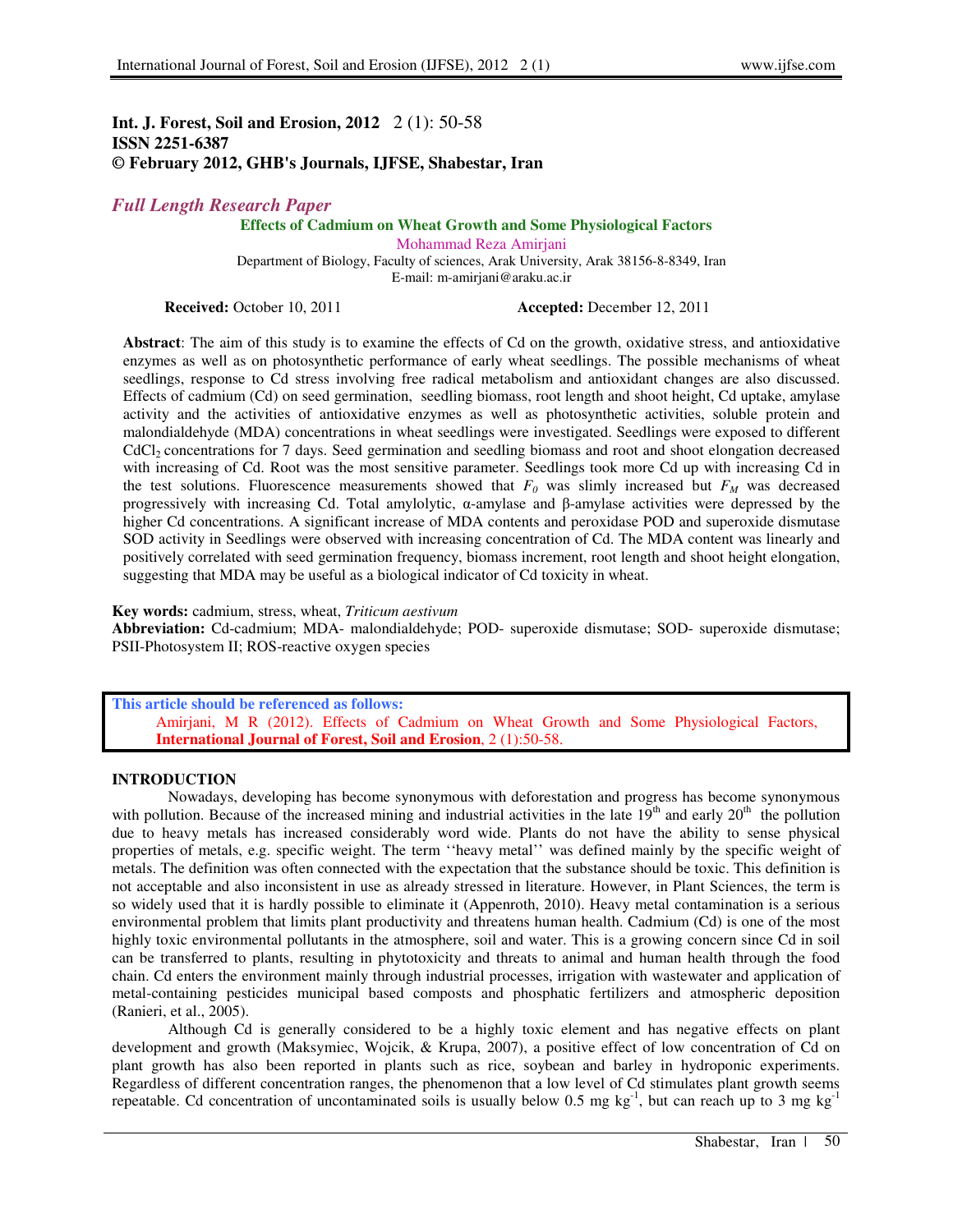depending on the soil material. At low concentrations Cd is not toxic to plants, but it is toxic at higher concentrations and characteristically inhibits root growth and cell division. Cd is not an essential nutrient for plants but it is easily taken up by roots and translocated to different plant parts. The toxic symptoms of metals in plants can be recognized by changes in biochemical and physiological processes or by organ and intact plant responses such as growth inhibition, reduction in yield, chlorosis, alterations of anatomical, morphological and several metabolic activities in different cell compartments, especially chloroplasts (Maksymiec, et al., 2007).

These damaging effects include inhibition of photosynthesis, such as biosynthesis of chlorophyll and functioning of photochemical reactions. Photosystem II (PSII) is extremely sensitive to Cd and its function was inhibited to a much greater extent than that of Photosystem I (PSI). Recent studies have also indicated that Cd exerts multiple effects on both donor and acceptor sites of PSII. On the donor site, the presence of Cd inhibits the oxygen evolving cycle and, consequently, oxygen evolution; on the acceptor site, it inhibits electron transfer from  $Q_A^{\dagger}$  to *Q*<sup>B</sup> − (Sigfridsson, Bernat, Mamedov, & Styring, 2004).

Evidences indicate that plants respond to heavy metal toxicity in three different molecular mechanisms due to chemical and physical properties of metals: (i) production of reactive oxygen species (ROS) by autoxidation, (ii) blocking of essential functional groups in biomolecules, and (iii) displacement of essential metal ions from biomolecules (Schützendübel & Polle, 2002). The toxicity of Cd which is is a non-redox metal may be associated with oxidative damage caused by ROS such as superoxide radicals  $(O_2^{\text{-}})$ , singlet oxygen  $(^1O_2)$ , hydrogen peroxide  $(H<sub>2</sub>O<sub>2</sub>)$  and hydroxyl radical ( $'OH$ ). Cd, Depending on its concentration, can either inhibit or stimulate the activity of several antioxidative enzymes before any visible symptoms of toxicity appear (Correa, et al., 2006).

These ROS are highly reactive and damage membrane lipids, proteins, pigments and nucleic acids, resulting in dramatic reductions of growth and productivity, and eventually causing the death of plants. These species are inevitable by-products of all aerobic lives under normal physiological conditions due to leakage of the electron transport chain and subsequent cascades of reaction (Verma & Dubey, 2003) but they generally stay at an acceptable level and do not cause oxidative damage. Stress environments such as drought, heat, and heavy metal exposure may increase the generation of ROS in plants, and oxidative stress would arise if the balance between ROS generation and removal was broken (Cho & Seo, 2005). Cd stress might cause oxidative damage such as lipid peroxidation and induce alterations of the antioxidant system in various plants . ROS production induced by Cd is usually deduced from changes in the antioxidant system (Ranieri, et al., 2005). The response of antioxidant enzymes to Cd, and in general to metals, can vary among species and among different tissues (Tiryakioglu, Eker, Ozkutlu, Husted, & Cakmak, 2006).

Plants adopt different strategies to reduce Cd-induced oxidative damage. Increasing the activities of antioxidative enzymes increases tolerance of plants to stress. The antioxidative enzyme system constitutes superoxide dismutase (SOD; EC 1.12.1.1) as the primary step of cellular defence. It dismutates  $O_2$ <sup> $\cdot$ </sup> to  $H_2O_2$  and  $O_2$ . Further, the accumulation of  $H_2O_2$  is restricted by the action of the ascorbate–glutathione cycle, where ascorbate peroxidase (APX; EC 1.11.1.11) reduces it or by the action of catalase (CAT; EC 1.11.1.6) or glutathione peroxidase  $(GPX; EC 1.11.1.9)$  in peroxisomes.

The purpose of this study is to examine the effects of Cd on the growth, oxidative stress, and antioxidative enzymes as well as on photosynthetic performance of early wheat (*Triticum aestivum* L.) seedlings. The possible mechanisms of wheat seedlings, response to Cd stress involving free radical metabolism and antioxidant changes are also discussed.

Similar seeds were placed in dishes and incubated at  $23\pm2$  °C. After germination seedlings were grown in the pots filled with vermiculite saturated with Hoagland nutrient solution supplemented with 0, 2, 4, 6, 8 and 10 mM CdCl2. The seedlings were grown in a growth chamber under 16/8 h day/night light period and at 23±2ºC day/night temperatureand under 400  $\mu$ mol m<sup>-2</sup> s<sup>-1</sup> light. The Cd solutions were prepared according to Liu et al. (Xiaoli Liu, Zhang, Shan, & Christie, 2007).

Chlorophyll a fluorescence measurements were performed according to experimental protocol of Genty (Genty, Briantais, & Baker, 1989). The photochemical quenching calculated as done by Schreiber (Schreiber, Bilger, & Neubauer, 1994).

The amounts of Chl were calculated according to Brouers and Michel-Wolwertz (1983).

The Cd concentration in the digestion solution was analyzed by atomic absorption spectroscopy (Hitachi Z- 81001). SOD and POD were assayed on the basis of ability of SOD to inhibit the photochemical reduction of NBT and determination of guaiacol oxidation at 470nm. The activity of CAT determined by monitoring the disappearance of H2O2 at 240 nm. The level of lipid peroxidation was measured by estimation a decomposition product of peroxidized polyunsaturated fatty acid component of membrane lipid, Malondialdehyde.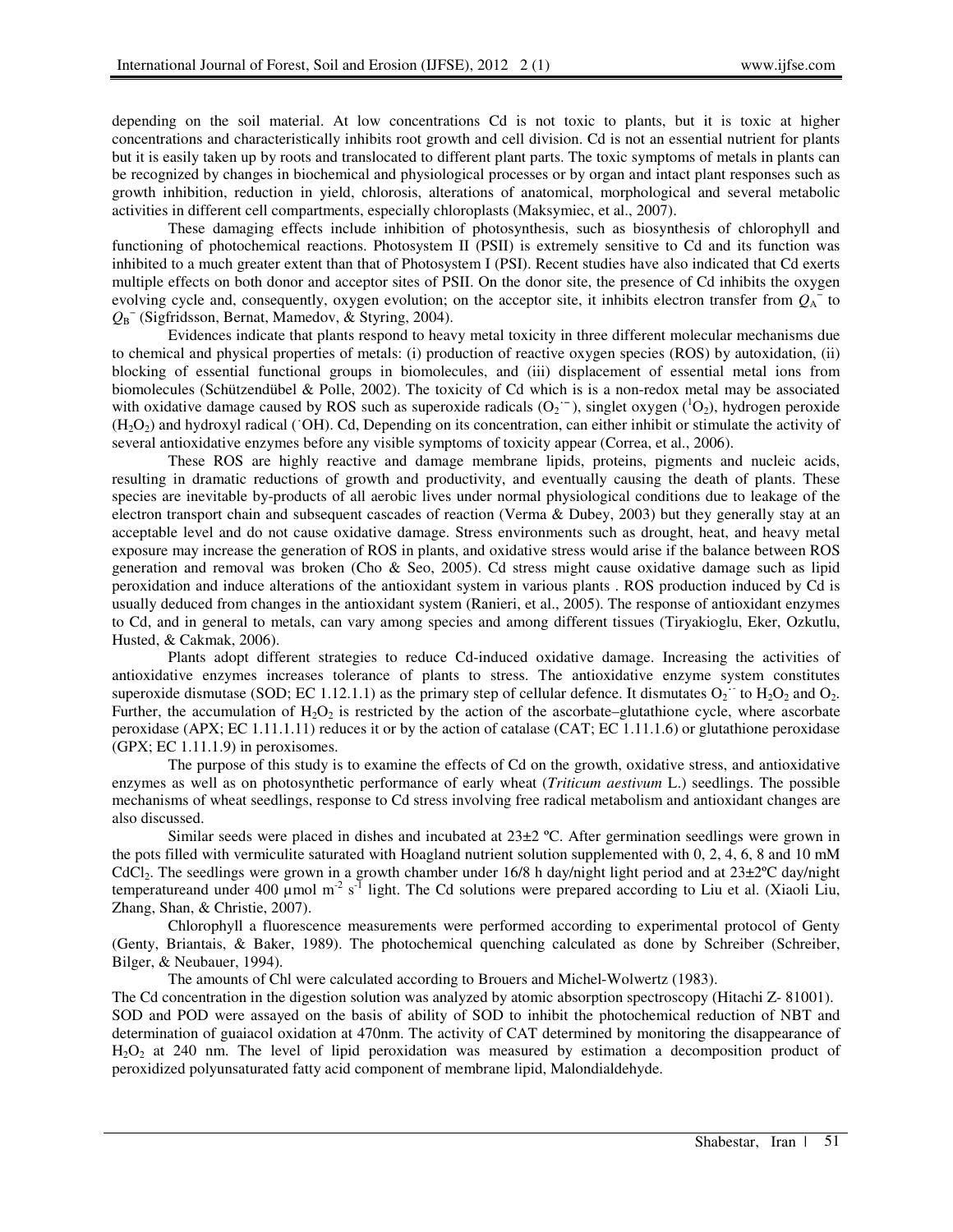### **RESULTS**

### **Effect of Cd on Seed Germination and Growth Parameters**

Effects of different concentrations of Cd  $(0, 2, 4, 6, 8, \text{ and } 10 \text{ mgL}^{-1})$  on seed germination frequency, seedling biomass and root and shoot elongation were evaluated. As figure 1 shows, seed germination, seedling biomass and root and shoot elongation decreased with increasing concentrations of Cd. A positive relationship (P<0.01) could be found between the repression of seed germination(%), seedling biomass, root and shoot elongation and the concentrations of Cd in the growth medium. The slope coefficient of the equations for germination inhibition rates and Cd concentrations was 3.41. Seedling biomass also decreased significantly (P<0.05) with increasing concentration of Cd (Fig. 1). The slope coefficient was 3.38.

Effects of Cd on root and shoot elongation are also presented in Fig. 1. Increasing Cd concentrations resulted in significant reductions in root length and shoot height. The equation slope coefficients were 7.15 and 4.45 for root length, and shoot height respectively.



Figure 1. Inhibitory effect (%) of cadmium concentrations on seed germination, seedling biomass and root and shoot elongation. The results are presented as means ± SD.



Figure 2. Effect of Cd on photochemical parameters of wheat seedlings. (A) Minimum fluorescence, (B) maximum fluorescence, (C) maximum quantum efficiency of PSII, (D) quantum efficiency of excitation energy trapping of PSII, (E) quantum efficiency of PSII, (F) electron transport rate, (G) photochemical quenching and (H) nonphotochemical quenching. The results are presented as means ± SD.

#### **Effect of Cd on Fluorescence Parameters**

Exposing wheat seedling to different levels of Cd resulted in changes of the chlorophyll fluorescence parameters, *F0* and *FM*, (Fig. 2). Increasing Cd concentrations resulted in increase of *F*0 values. In contrast, *F<sup>M</sup>* values decreased significantly for the whole range of Cd concentrations. In control leaves,  $F_V/F_M$  values were approximately 0.83 (Fig. 2).  $F_V/F_M$  ratios decreased by 28% at 10 mg L<sup>-1</sup> Cd level. Examination of  $F_V/F_M$  and ΦPSII values clearly showed that these parameters had a high correlation with  $F_V/F_M$  and had similar responses (Fig. 2). ΦPSII and *F´V/F´M* diminished at all Cd concentrations (Fig. 2). The Cd concentration of 10 mM caused the maximum decrease in these fluorescence parameters. Cd induced  $qP$  determined by the redox state of  $Q_A$ , the primary electron acceptor of PSII. A significant decrease for qP was observed at all Cd levels (Fig. 2). On the other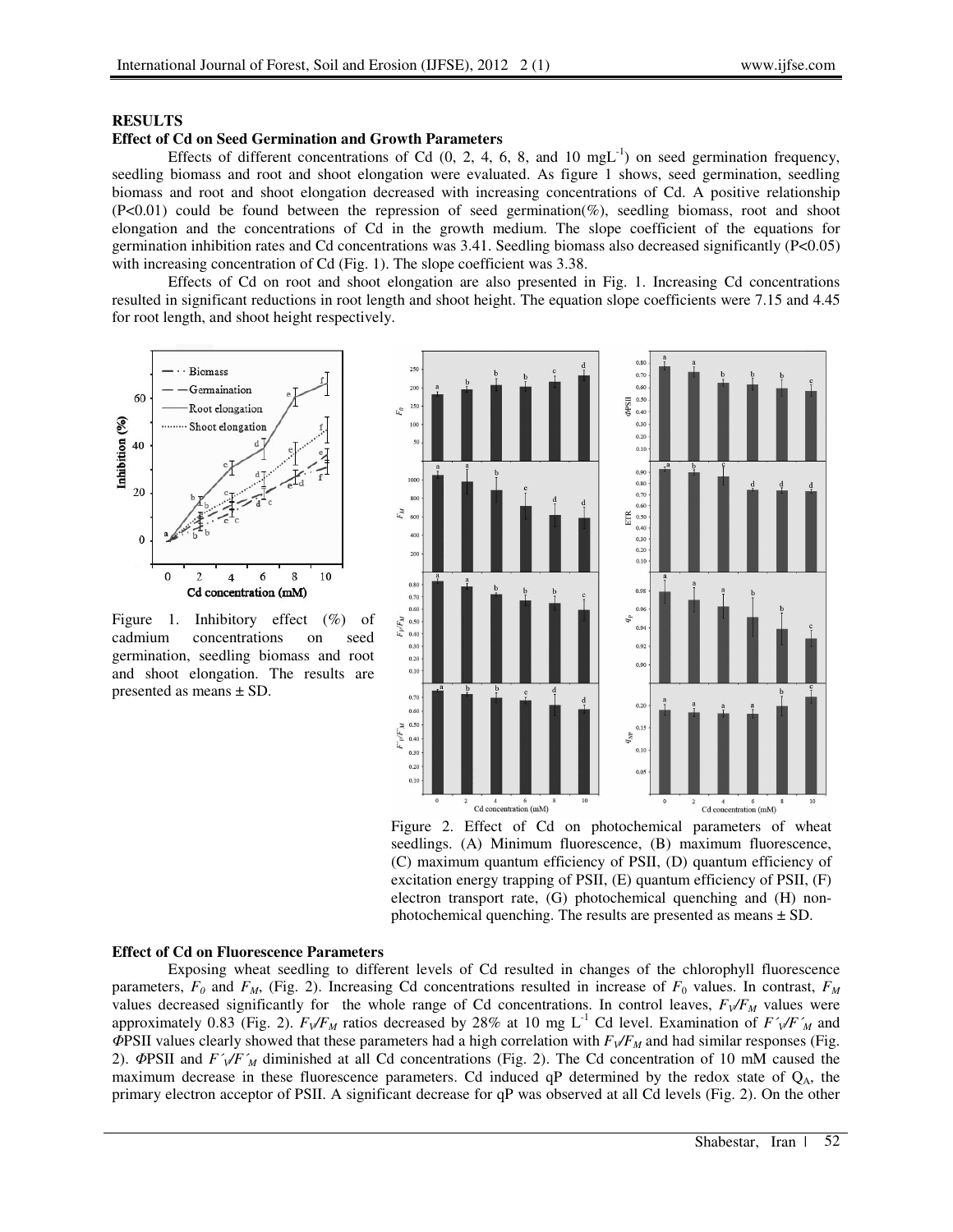hand, variation of  $q_{NP}$ , reflecting the nonradioactive energy dissipation was non-significant for all Cd concentrations (Fig. 2).

# **Effect of Cd on Pigment Contents**

Cd treatment affected the chlorophyll amount of leaves (Fig. 3). The reduction of chlorophyll *a* and *b* contents of leaves was detected with enhanced Cd accumulation in leaves. Light-induced chlorophyll accumulation was inhibited by increasing Cd concentration in the nutrient solution (Fig. 3). Under Cd stress, the chlorophyll *b* content of leaves was more affected than the chlorophyll a content (Fig. 3). Total chlorophyll content of the leaves decreased significantly with increasing Cd concentration. Total chlorophyll content decreased approximately by 44% at the lowest Cd concentration (0.2 mM). The Cd concentration of 10 mM caused the maximum (84%) decrease of Chl amounts.The highest carotenoid content was measured in control plants and it decreased with increasing Cd concentration. Carotenoid content was decreased by 67% with high amount of Cd (Fig. 3).



Figure 3. Effects of Cd on chlorophyll *a* and total chlorophyll (A), chlorophyll *b* (B) and carotenoid contents (C) of wheat seedlings. The results are presented as means ± *SD.*



Figure 4. Effects of Cd treatments on the activities of SOD, CAT and POD in the leaves of wheat seedlings. . The results are presented as means ± *SD.*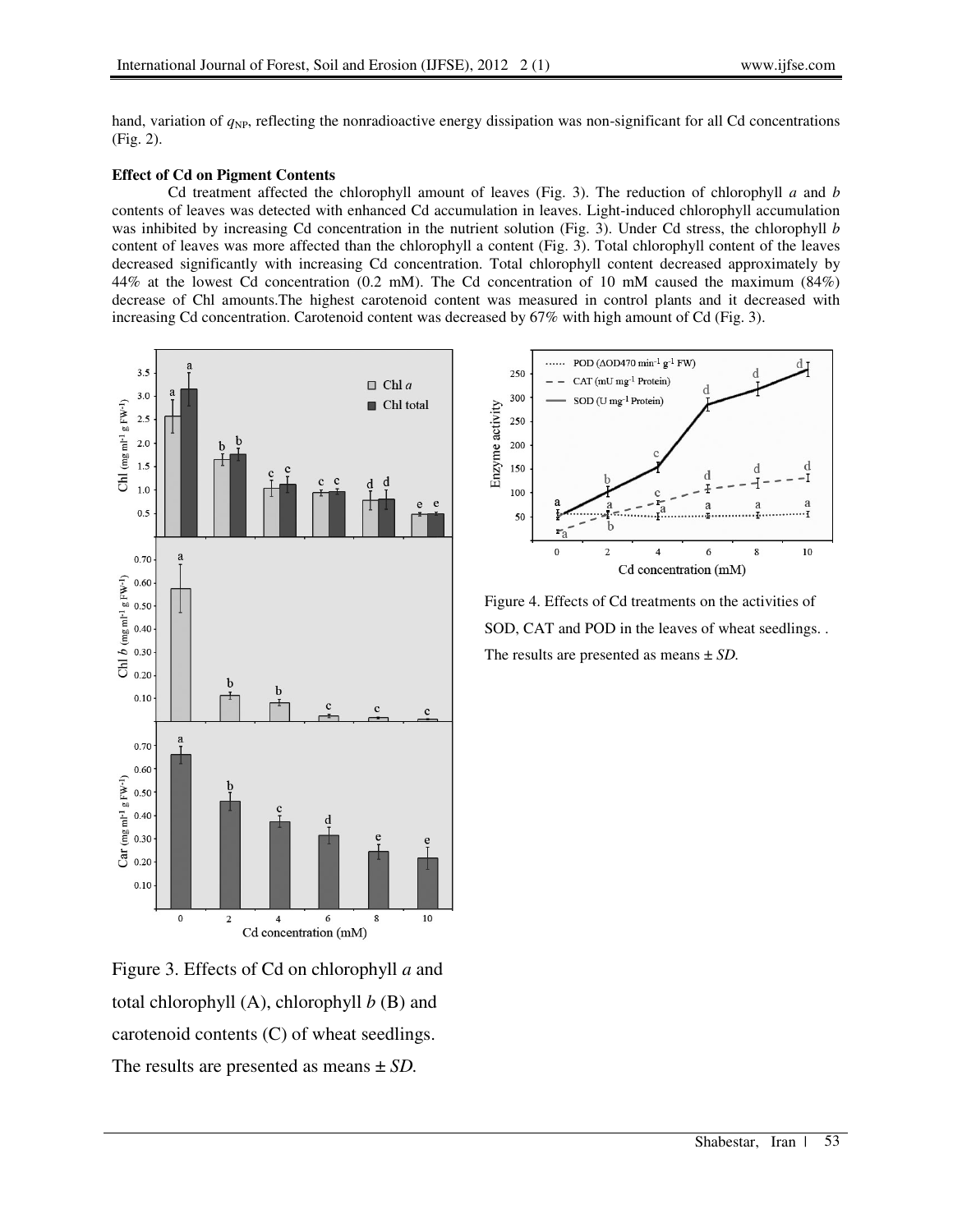## **Effect of Cd Concentration on Cd Accumulation**

Results indicated an increase in Cd accumulation in leaves and roots with increasing Cd concentration in the growth medium. As figure 2 shows Cd concentrations in wheat roots were about 10 times greater than those in leaves. At the highest level of Cd treatment, Cd reached 5.8 and 0.3 mg  $kg^{-1}$  FW in roots and leaves, respectively (Table 1).

| Cd in solution | Cd accumulation $(mg kg^{-1} FW)$ |                              | Amylase activity             |                         |
|----------------|-----------------------------------|------------------------------|------------------------------|-------------------------|
| mM             | Root                              | Leaf                         | $\alpha$ -amylase            | $\beta$ -amylase        |
| $\Omega$       | O <sup>a</sup>                    | $0^a$                        | $2.27 \pm 0.13^a$            | $8.60 \pm 0.30^a$       |
| 2              | $0.7 \pm 0.05^{\rm b}$            | $0.07 \pm 0.01^{\rm b}$      | $2.23 \pm 0.26^a$            | $8.41 \pm 0.16^a$       |
| $\overline{4}$ | $1.1 \pm 0.09^c$                  | $0.08 \pm 0.01^{\circ}$      | $2.19 \pm 0.25^{\text{a}}$   | $8.37 \pm 0.10^a$       |
| 6              | $1.7 \pm 0.32^{\text{d}}$         | $0.10 \pm 0.01$ <sup>d</sup> | $1.88 \pm 0.17^b$            | $7.36 \pm 0.43^b$       |
| 8              | $3.4 \pm 0.22^e$                  | $0.15 \pm 0.03^e$            | $1.49 \pm 0.21$ <sup>c</sup> | $6.68 \pm 0.40^{\circ}$ |
| 10             | $5.8 \pm 0.40^{\text{f}}$         | $0.30 \pm 0.08$ <sup>f</sup> | $1.11 \pm 0.09^{\rm d}$      | $5.97 \pm 0.40^{\rm d}$ |

Table 1. Cadmium accumulation and amylolytic activity in wheat grown in solution with different concentrations of Cd

Letters a–e indicate significant differences  $(P < 0.05)$  within each column using a least significant difference (LSD) test.

### **Effect of Cd on Amylases**

Average total amylolytic activity and α-amylase and β-amylase activities in germinated seeds with different concentrations of treatment are presented in figure 4. The average total amylolytic activities of wheat seeds in  $\leq 4$ mg Cd  $L<sup>-1</sup>$  medium were comparable to the control, but activity was progressively depressed with increasing concentration of Cd (6–10 mg L<sup>-1</sup>). Similar patterns of response were observed for α-amylase and β-amylase activities. Incrising the Cd concentration the total amylolytic activity of germinated seeds declined up to 26.8%, αamylase activity up to 34.7%, and β-amylase activity upto 24.7% (Table 1).

# **Effects of Cd on Antioxidant Enzymes**

Antioxidant enzyme activity in leaves generally showed no significant difference compared to the control at low levels of Cd exposure. But high levels of Cd stimulated enzyme activity. Significant changes in SOD activity were observed in wheat with the increase in level of Cd treatment when compared with control (Fig 4). With the increase in level of Cd treatment, a gradual increase in SOD activity was observed.

The activity of POD increased gradually with increasing Cd concentration up to the highly toxic Cd level (Fig 4). Increasing Cd concentration also resulted in a gradual increasing of the activity of CAT (Fig 4).

#### **Effects of Cd on Lipid Peroxidation**

The levels of lipid peroxidation in wheat leaves were measured in terms of MDA content (Fig. 5). Cd exposure resulted in an accumulation of lipid peroxidation products in leaves, but the accumulation was only significant at the 10 mg  $l^{-1}$  Cd treatment level, where it was 63% more than that of the control.



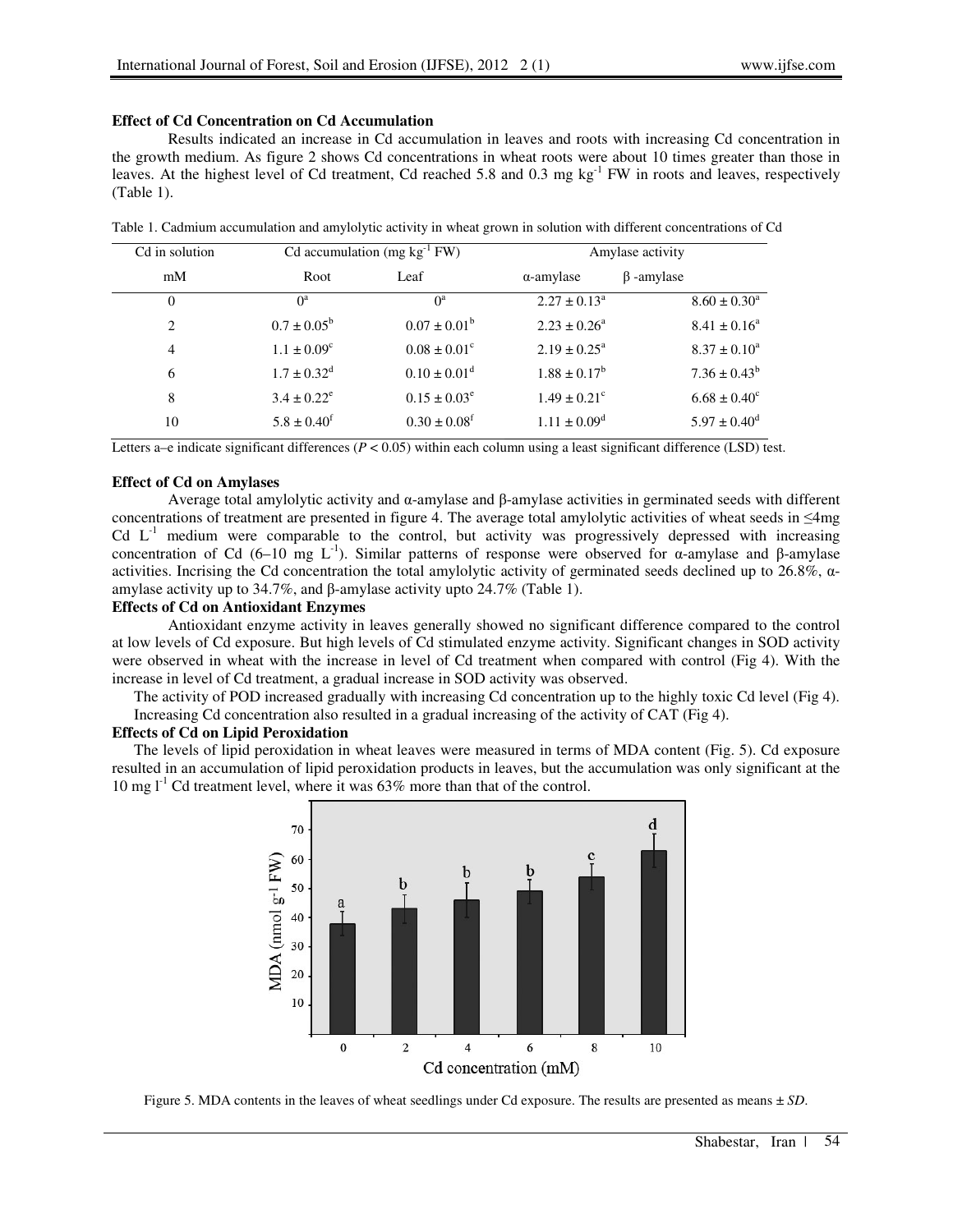### **DISCUSSION**

### **Seed Germination and Growth Parameters**

Inhibitory effects of Cd on seed germination frequency showed significant linear relationships (P<0.01). Seedling biomass, root and shoot elongation and concentrations of Cd in the seedlings had also linear relationships. Root length had more reduction in response to increases in the concentrations of Cd in the growth medium than the other parameters (Fig 1). The degree of inhibition followed the order: root length>shoot height>biomass, germination frequency. It seems that root length to be the most sensitive indicator among the growth parameters. The study accomplished by Liu et al (2005), however, showed that root length and shoot height had similar sensitivities heavy metal. Cadmium damage occurs in the roots first, because Cd can readily penetrate the root cortex.

Seed germination relies almost solely on seed reserves for the supply of metabolites for respiration as well as other anabolic reactions. Quantitatively starch is the most abundant storage material in seeds. Evidences indicate that seed starch is degraded predominantly via the amylolytic pathway in germinating (Juliano & Varner, 1969). In the present study the average total amylolytic, α- and β-amylase activities were significantly depressed by the higher concentrations of Cd. α-amylase is the major enzyme involved in the initial degradation of starch into more soluble forms while phosphorylase and β–amylase assist in the further conversion to free sugars which affords the nutrition of seed germination. Reduction of amylase activity may therefore be the major factor involved in the depression of seed germination.

### **Fluorescence Parameters**

Physiological processes such as photosynthesis are very sensitive to heavy metals in higher plants. This research has shown that the photoactivation of PSII is inhibited by Cd. Increasing Cd concentration resulted in slightly increase of  $F<sub>0</sub>$ but progressively decrease of  $F<sub>M</sub>$  (Fig. 2). The increase in  $F<sub>0</sub>$  with Cd treatment can be attributed to an impact on the PSII reaction centre, or a reduction in the energy transfer from the antennae to the reaction center. It is generally accepted that the *FM* intensity expresses the state of PSII when all QA molecules are in the reduced stage. The decline in the *FM* suggests a change in the ultrastructure of thylakoid membrane, affecting the ETR. Both  $F_0$  and  $F_M$  caused a decrease in  $F_V/F_M$  when exposed to increasing Cd concentrations. The ratio of  $F\sqrt{F_M}$  is often used as a stress indicator and describes the potential yield of the photochemical reaction. It is reported that  $F\sqrt{F_M}$  may decrease if reoxidation of QA was limited by the decrease or partial block of electron transport from PSII to PSI Mallick and Mohn (Mallick & Mohn, 2003). In parallel, photochemical parameters showed that Cd treatment likely caused more oxidative damage and did not indicate cessation of PSII activity, even though plant death was not observed at the highly toxic Cd level. Also, decreased *FV/FM* resulted in a decrease in the quantum efficiency of excitation energy trapping of the open PSII reaction center  $(F\sqrt{F\gamma_M})$  and in the quantum efficiency of PSII open centers in a light-saturated state, ΦPSII. However, the 10mM Cd concentration caused the maximum decrease in  $F_V/F_M$ ,  $F'_{M}F'_{M}$  and  $\Phi$ PSII (Fig. 2). Increasing of  $q_{NP}$  with increase of Cd concentration, indicating a rise of the thermal dissipation in PSII antennae, often results in a decrease in *F´V/F´M*. Despite decrease of *F´V/F´M* in the presence of Cd, *q*NP did not change considerably with increasing Cd concentration (Fig. 2). It was suggested that the Cd-induced decrease in  $F'_{\mathcal{N}}F'_{\mathcal{M}}$  was probably not involved in the process of  $q_{\rm NP}$ . On the other hand,  $q_{\rm P}$  decreased with increasing Cd concentration. The decreased qP suggested a down regulation of the open PSII reaction centers.

### **Pigment Contents**

Leaf chlorosis is one of the most commonly observed consequences of Cd toxicity. The leaves were significantly affected by Cd treatment. Chlorophyll contents (*a*, *b* and *a*+*b*) abruptly declined with increasing Cd concentrations (Fig 3). Similar results have been reported previously (Wu, Zhang, & Dominy, 2003). Light-induced chlorophyll accumulation was inhibited by increasing Cd concentration. Under Cd stress, the chlorophyll b content of cultivars was more affected than the chlorophyll a content (Fig. 3). Total chlorophyll content decreased approximately by 44% at the lowest Cd concentration (2 mM). A decrease in the photosynthetic activity may be partly due to the decreased chlorophyll content. Additionally, the decrease in photosynthetic activity significantly reduced the biomass of seedlings grown at different Cd concentrations

Carotenoids act as light-harvesting pigments as well, and can protect chlorophyll and membrane destruction by quenching triplet chlorophyll and removing oxygen from the excited chlorophyll– oxygen complex. In this work, carotenoid content of cultivars decreased with increasing Cd concentrations (Fig. 3). As a result, the lowest carotenoid content could not facilitate detoxification of toxic oxidation radicals formed in response to Cd treatments.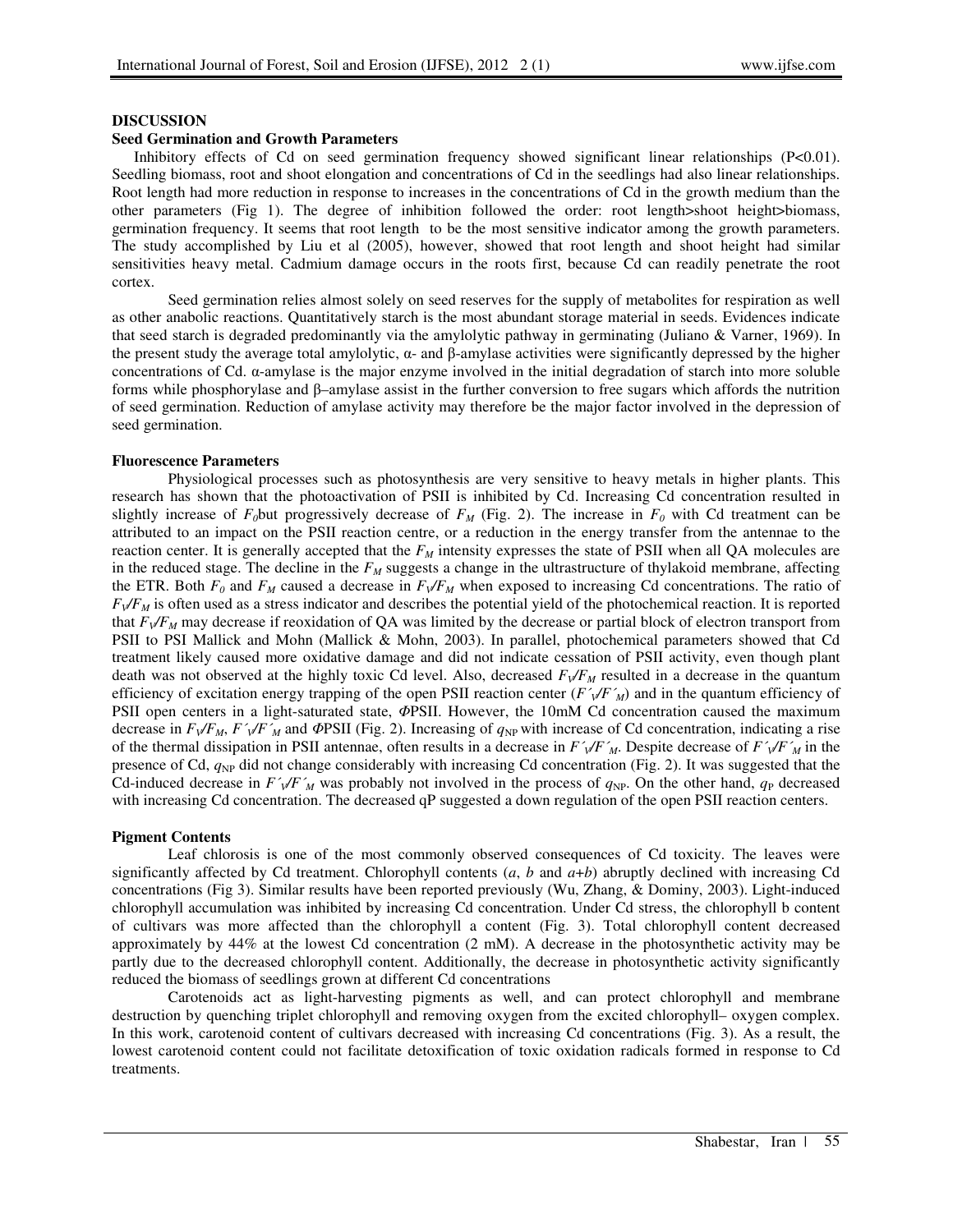## **Cd Accumulation**

Cd was found accumulated in the root and leaf. The accumulation of Cd in the root and leaf depends on binding to the extracellular matrix and on the transport efficiency. Results of this research showed that the accumulation of Cd in roots was higher than in leaves (Table 1). Most of the Cd that entered the plant system accumulated in the roots. A first barrier against Cd stress, operating mainly at the root level, can be immobilization of Cd by means of the cell wall and extracellular carbohydrates. These results indicated that wheat has a great ability to accumulate Cd, primarily in roots, and to prevent the transfer of excess Cd to the leaves. Similar results were reported by Wang et al. (2007).

# **Amylolytic Activity**

Seed germination relies almost exclusively on seed reserves for the supply of metabolites for respiration as well as other anabolic reactions. Starch is quantitatively the most abundant storage material in seeds and available evidence indicates that in germinating seed starch is degraded predominantly via the amylolytic pathway (Juliano  $\&$ Varner, 1969). In the present study the average total amylolytic, α-amylase and β-amylase activities were significantly depressed by the higher concentrations of Cd.  $\alpha$ -amylase activity was the most sensitive parameter (Table 1). α-amylase is the major enzyme involved in the initial degradation of starch into more soluble forms while phosphorylase and β-amylase assist in the further conversion to free sugars which affords the nutrition of seed germination (Juliano & Varner, 1969). Reduction of amylase activity may therefore be the major factor involved in the depression of seed germination.

# **Antioxidant Enzymes**

The presence of toxic metals in the cell leads to the formation of AOS, which cause further severe oxidative damage to different cell organelles and biomolecules(Radotic, Ducic, & Mutavdzic, 2000). To scavenge ROS, plants possess a well-organized antioxidative defense system comprising enzymatic and nonenzymatic antioxidants. The cooperative function of these antioxidants plays an important role in scavenging ROS and maintaining the physiological redox status of organisms (Cho & Seo, 2005). In this study, a significant increase of SOD activity in leaves was observed with increasing Cd concentration. This may be attributed to the increased production of superoxide, resulting in the activation of existing enzyme pools or increased expression of genes encoding SOD (Mishra, et al., 2006). Increased SOD activity caused by heavy metals has been previously observed in several plant species, and is routinely considered to be an adjustment response to stress (Verma & Dubey, 2003). A slight drop or no change in SOD activity under low levels of Cd stress indicates no excess accumulation of superoxide anion in seedlings, since SOD activity is mediated by superoxide level (Somashekaraiah, Padmaja, & Prasad, 1992). Wu et al. (2003) also found a slight decrease in SOD activity accompanied by a reduction in products of lipid peroxidation in barleys with a low-level Cd treatment.

POD activity reflects the modified mechanical properties of the cell wall and cell membrane integrity of plant leaves under stress conditions. The activity of POD increased with increasing Cd concentration. The increase in SODand POD activities indicated that seedlings had the capacity to adapt to moderate Cd concentrations by developing an antioxidative defence system. A similar result was obtained by Wu et al. (2003) who observed the increase in SOD, POD and CAT activities for barley under Cd stress.

The results showed that the activity of CAT decrease in seedlings under Cd stress. This is in agreement with the findings of Shah *et al.* (2001) and Sandalio *et al.* (2001) who studied rice and pea plants. CAT is present in peroxisomes and mitochondria but not in chloroplasts (Mishra, et al., 2006). CAT is sensitive to O<sub>2</sub> – radicals and thus its increasing content under Cd stress may result in inactivation of the enzyme (Cakmak, 2000). The decrease may also be associated with degradation caused by induced peroxisomal proteases or may be due to photoinactivation of enzyme (Sandalio, et al., 2001).

# **Lipid Peroxidation**

Lipid peroxidation is the consequence of free radical mediated reactions and is a good indicator of prevalence of oxidative. Increasing the Cd resulted in increase in the MDA level.

Increased production of toxic oxygen free radicals was generated by Cd. The unsaturated fatty acid components of membrane lipids are highly susceptible to these free radical attack and are peroxidized in its presence of which MDA is an indicator (Kappus, 1985). In the present study MDA increased with increasing Cd concentrations, indicating that the degree of damage to membrane lipids depended on the Cd concentrations in the culture medium.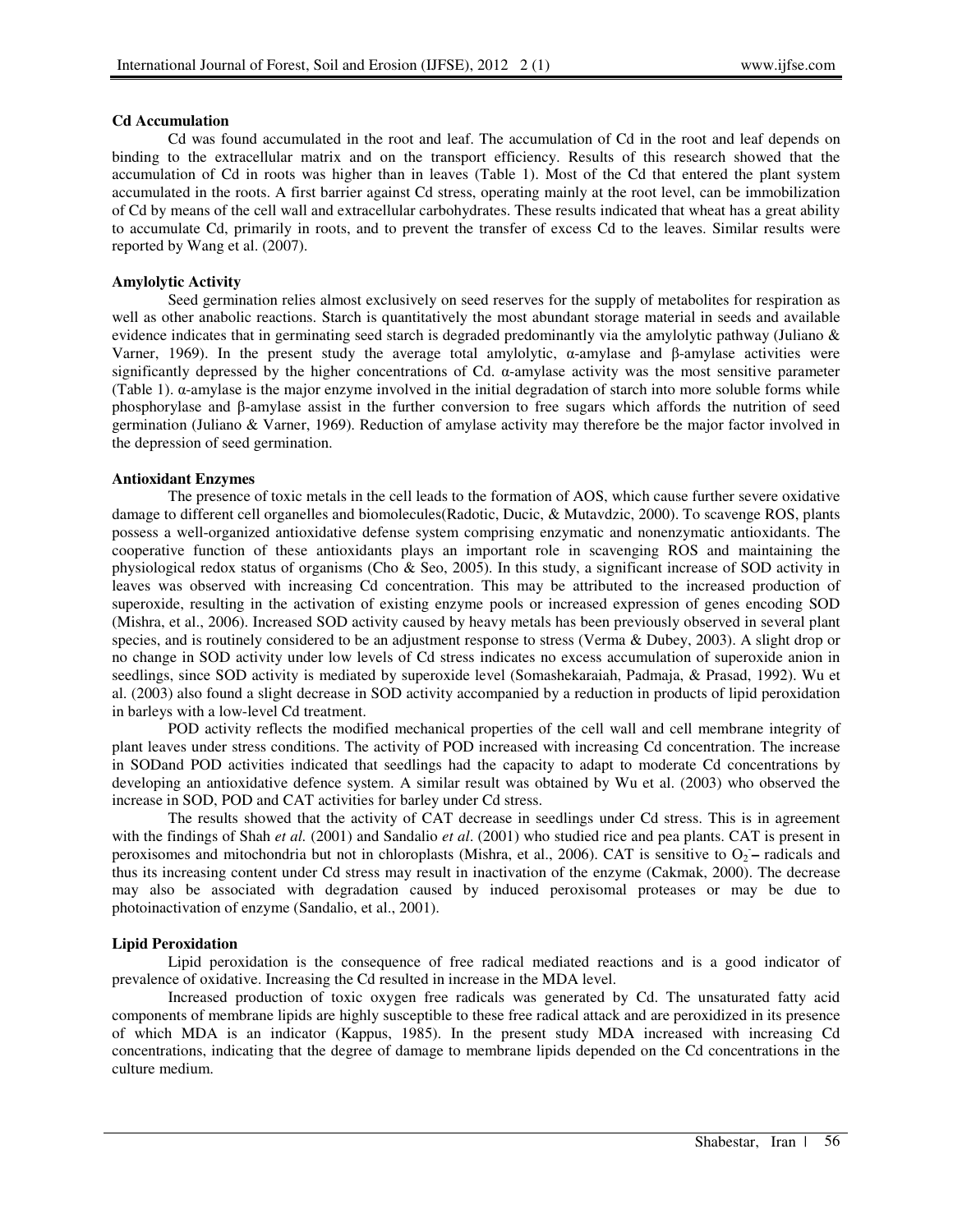## **REFRENCES**

- Appenroth, K.-J. (2010). What are "heavy metals" in Plant Sciences? [10.1007/s11738-009-0455-4]. *Acta Physiologiae Plantarum, 32*(4), 615-619 http://dx.doi.org/10.1007/s11738-009-0455-4.
- Brouers, M., & Michel-Wolwertz, M. R. (1983). Estimation of protochlorophyll(ide) contents in plant extracts, reevaluation of the molar absorption coefficient of protochlorophyllide. *Photosynth Res., 4*(265-270), 265
- Cakmak, I. (2000). Tansley Review No. 111. Possible Roles of Zinc in Protecting Plant Cells from Damage by Reactive Oxygen Species. *New Phytol, 146*(2), 185-205 http://www.jstor.org/stable/2588965.
- Cho, U. H., & Seo, N. H. (2005). Oxidative stress in Arabidopsis thaliana exposed to cadmium is due to hydrogen peroxide accumulation *Plant Sci, 168*(1), 113-120
- Correa, A. X. D. R., Rorig, L. R., Verdinelli, M. A., Cotelle, S., Ferard, J. F., & Radetski, C. M. (2006). Cadmium phytotoxicity: Quantitative sensitivity relationships between classical endpoints and antioxidative enzyme biomarkers. *Science of the Total Environment, 357*(1-3), 120-127 <Go to ISI>://000236190400011.
- Genty, B., Briantais, J. M., & Baker, N. R. (1989). The Relationship between the Quantum Yield of Photosynthetic Electron-Transport and Quenching of Chlorophyll Fluorescence. *Biochimica Et Biophysica Acta, 990*(1), 87-92 <Go to ISI>://A1989T163300014.
- Juliano, B. O., & Varner, J. E. (1969). Enzymic degradiation of starch granules in the cotyledons of germinating peas. *Plant Physiol, 44*(6), 886-892

http://www.ncbi.nlm.nih.gov/entrez/query.fcgi?cmd=Retrieve&db=PubMed&dopt=Citation&list\_uids=5799049.

- Kappus, H. (1985). Lipid peroxidation: Mechanisms, analysis, enzymology and biological relevance. In H. Sies (Ed.), *Oxidative stress* (pp. xv, 507 p.). London: Orlando : Academic Press.
- Liu, X., Zhang, S., Shan, X.-q., & Christie, P. (2007). Combined toxicity of cadmium and arsenate to wheat seedlings and plant uptake and antioxidative enzyme responses to cadmium and arsenate co-contamination. *Ecotoxicology and Environmental Safety, 68*, 305-313
- Liu, X., Zhang, S., Shan, X., & Zhu, Y. G. (2005). Toxicity of arsenate and arsenite on germination, seedling growth and amylolytic activity of wheat. *Chemosphere, 61*(2), 293-301 http://www.ncbi.nlm.nih.gov/entrez/query.fcgi?cmd=Retrieve&db=PubMed&dopt=Citation&list\_uids=1616875 2.
- Maksymiec, W., Wojcik, M., & Krupa, Z. (2007). Variation in oxidative stress and photochemical activity in Arabidopsis thaliana leaves subjected to cadmium and excess copper in the presence or absence of jasmonate and ascorbate. *Chemosphere, 66*(3), 421-427

http://www.ncbi.nlm.nih.gov/entrez/query.fcgi?cmd=Retrieve&db=PubMed&dopt=Citation&list\_uids=1686084 4.

Mallick, N., & Mohn, F. H. (2003). Use of chlorophyll fluorescence in metal-stress research: a case study with the green microalga Scenedesmus. *Ecotox Eviron Safe, 55*(1), 64-69 http://www.ncbi.nlm.nih.gov/entrez/query.fcgi?cmd=Retrieve&db=PubMed&dopt=Citation&list\_uids=1270639 4.

- Mishra, S., Srivastava, S., Tripathi, R. D., Govindarajan, R., Kuriakose, S. V., & Prasad, M. N. V. (2006). Phytochelatin synthesis and response of antioxidants during cadmium stress in Bacopa monnieri L[lozenge]. [doi: DOI: 10.1016/j.plaphy.2006.01.007]. *Plant Physiol Bioch, 44*(1), 25-37 http://www.sciencedirect.com/science/article/B6VRD-4J9X132-3/2/fb77815bc918ba4f114608a1f274aa32.
- Radotic, K., Ducic, T., & Mutavdzic, D. (2000). Changes in peroxidase activity and isoenzymes in spruce needles after exposure to different concentrations of cadmium. *Environ Exp Bot, 44*(2), 105-113 http://www.ncbi.nlm.nih.gov/entrez/query.fcgi?cmd=Retrieve&db=PubMed&dopt=Citation&list\_uids=1099636 3.
- Ranieri, A., Castagna, A., Scebba, F., Careri, M., Zagnoni, I., Predieri, G., et al. (2005). Oxidative stress and phytochelatin characterisation in bread wheat exposed to cadmium excess. *Plant Physiol Biochem, 43*(1), 45-54 http://www.ncbi.nlm.nih.gov/entrez/query.fcgi?cmd=Retrieve&db=PubMed&dopt=Citation&list\_uids=1576366 5.
- Sandalio, L. M., Dalurzo, H. C., Gomez, M., Romero-Puertas, M. C., & del Rio, L. A. (2001). Cadmium-induced changes in the growth and oxidative metabolism of pea plants. *J Exp Bot, 52*(364), 2115-2126 http://www.ncbi.nlm.nih.gov/entrez/query.fcgi?cmd=Retrieve&db=PubMed&dopt=Citation&list\_uids=1160445 0.
- Schreiber, U., Bilger, W., & Neubauer, C. (1994). *Chlorophyll fluorescence as a nonintrusive indicator for rapid assessment of in vivo photosynthesis*. Berlin: Springer.